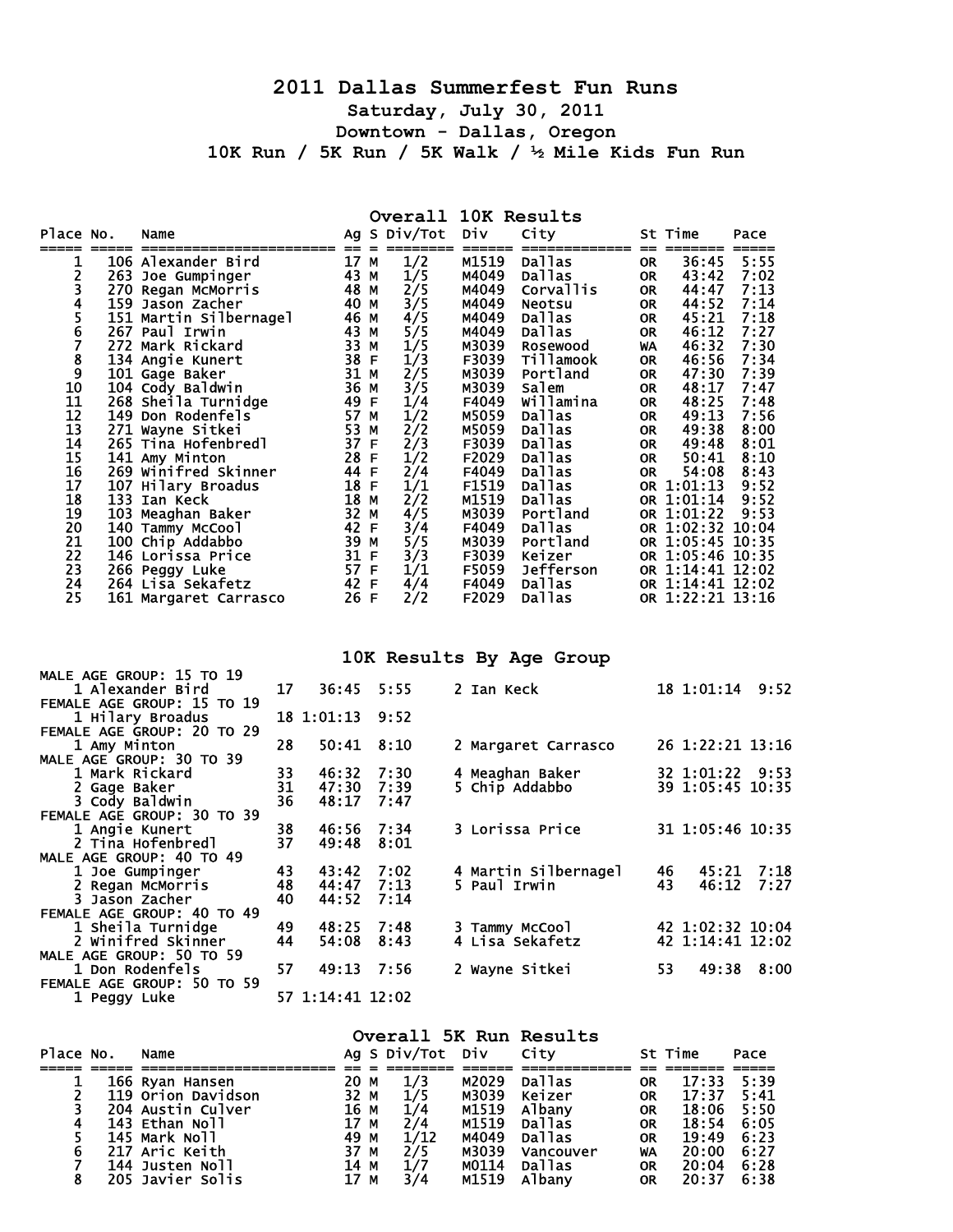| 9  | 118 Tj Cross            | 13<br>м                                                                                                                                                                                                                               | 2/7   | M0114 | <b>Dallas</b>       | 0R        | 20:41 | 6:40        |
|----|-------------------------|---------------------------------------------------------------------------------------------------------------------------------------------------------------------------------------------------------------------------------------|-------|-------|---------------------|-----------|-------|-------------|
| 10 | 150 Betsy Seth          | 53 F                                                                                                                                                                                                                                  | 1/5   | F5059 | <b>Dallas</b>       | OR        | 20:59 | 6:46        |
| 11 | 135 Carter Kunert       | 10 M                                                                                                                                                                                                                                  | 3/7   | M0114 | Tillamook           | <b>OR</b> | 21:11 | 6:49        |
| 12 |                         | 38 M                                                                                                                                                                                                                                  |       |       |                     |           | 21:47 |             |
|    | 136 Dave Kunert         | Ten<br>2001<br>2011<br>2014<br>2016<br>2016<br>2014<br>2014<br>2016<br>2016<br>2016<br>2016<br>2016<br>2016<br>2016<br>2016<br>2016<br>2016<br>2016<br>2016<br>2016<br>2016<br>2016<br>2016                                           | 3/5   | M3039 | Tillamook           | OR        |       | 7:01        |
| 13 | 125 Jeremy Hajdu-Paulen |                                                                                                                                                                                                                                       | 4/5   | M3039 | Dallas              | <b>OR</b> | 21:50 | 7:02        |
| 14 | 130 Stacy Janesofsky    |                                                                                                                                                                                                                                       | 1/10  | F3039 | Dallas              | <b>OR</b> | 22:10 | 7:08        |
| 15 | 208 Donald Braun        |                                                                                                                                                                                                                                       | 2/12  | M4049 | Sublimity           | <b>OR</b> | 22:15 | 7:10        |
| 16 | 172 Jeremy White        |                                                                                                                                                                                                                                       | 5/5   | M3039 | Dallas              | OR        | 22:15 | 7:10        |
| 17 | 215 Bethany Steele      |                                                                                                                                                                                                                                       | 1/5   | F1519 | Dallas              | <b>OR</b> | 22:28 | 7:14        |
| 18 | 154 Larry Vuylsteke     |                                                                                                                                                                                                                                       | 1/2   | M6069 | <b>Independence</b> | <b>OR</b> | 22:43 | 7:19        |
| 19 | 200 Jesse Stuhr         |                                                                                                                                                                                                                                       | 4/7   | M0114 | Dallas              | <b>OR</b> | 22:56 | 7:23        |
| 20 | 121 David Faxon         |                                                                                                                                                                                                                                       | 3/12  | M4049 | MCMinnville         | <b>OR</b> | 22:57 | 7:23        |
|    |                         |                                                                                                                                                                                                                                       |       |       |                     |           |       |             |
| 21 | 123 Atalie Frank        | 16F                                                                                                                                                                                                                                   | 2/5   | F1519 | Salem               | <b>OR</b> | 23:01 | 7:25        |
| 22 | 174 Monique Laukheet    | 56 F                                                                                                                                                                                                                                  | 2/5   | F5059 | Salem               | <b>OR</b> | 23:18 | 7:30        |
| 23 | 210 Taylor Belmont      | 19F<br>$\frac{19}{15}$ F                                                                                                                                                                                                              | 3/5   | F1519 | Dallas              | <b>OR</b> | 23:26 | 7:33        |
| 24 | 105 Anne Barrientos     |                                                                                                                                                                                                                                       | 4/5   | F1519 | Dallas              | 0R        | 23:27 | 7:33        |
| 25 | 202 Shaun Davis         | 44 M                                                                                                                                                                                                                                  | 4/12  | M4049 | Dallas              | <b>OR</b> | 23:28 | 7:34        |
| 26 | 117 Shea Corum          | 44 M<br>27 M<br>45 M<br>34 F.                                                                                                                                                                                                         | 2/3   | M2029 | Aumsville           | <b>OR</b> | 23:53 | 7:42        |
| 27 | 176 Troy Hattan         |                                                                                                                                                                                                                                       | 5/12  | M4049 | Dallas              | <b>OR</b> | 23:54 | 7:42        |
| 28 | 216 Angela Keith        |                                                                                                                                                                                                                                       | 2/10  | F3039 |                     |           | 24:00 | 7:44        |
|    |                         |                                                                                                                                                                                                                                       |       |       | Vancouver           | WA        |       |             |
| 29 | 203 Jim Van Schoyck     | 47 M                                                                                                                                                                                                                                  | 6/12  | M4049 | Dallas              | 0R        | 24:07 | 7:46        |
| 30 | 155 Trystan Weeks       | 15 M                                                                                                                                                                                                                                  | 4/4   | M1519 | Salem               | OR        | 24:13 | 7:48        |
| 31 | 114 Jacob Collins       | 12 M                                                                                                                                                                                                                                  | 5/7   | M0114 | Dallas              | <b>OR</b> | 24:19 | 7:50        |
| 32 | 245 Courtney Kliever    | 33 F                                                                                                                                                                                                                                  | 3/10  | F3039 | Sherwood            | OR        | 24:19 | 7:50        |
| 33 | 148 Catherine Rocak     | 14 F                                                                                                                                                                                                                                  | 1/5   | F1114 | Dallas              | <b>OR</b> | 24:25 | 7:52        |
| 34 | 110 Brittany Brostrom   |                                                                                                                                                                                                                                       | 1/5   | F2029 | Dallas              | <b>OR</b> | 24:27 | 7:53        |
| 35 | 152 Valerie Stamps      |                                                                                                                                                                                                                                       | 1/9   | F4049 | <b>Dalls</b>        | <b>OR</b> | 24:33 | 7:54        |
|    |                         |                                                                                                                                                                                                                                       |       |       |                     |           |       | 8:21        |
| 36 | 116 Anthony Compton     |                                                                                                                                                                                                                                       | 6/7   | M0114 | Dallas              | <b>OR</b> | 25:56 |             |
| 37 | 128 Shelli Hattan       | om<br>21 F<br>42 F<br>09 M<br>46 F<br>11 M                                                                                                                                                                                            | 2/9   | F4049 | Manteca             | CA        | 26:04 | 8:24        |
| 38 | 213 Jeremy Labrado      |                                                                                                                                                                                                                                       | 7/7   | M0114 | Dallas              | <b>OR</b> | 26:15 | 8:27        |
| 39 | 165 Janet Hansen        | <b>1426 – 1426 – 1426 – 1426 – 1426 – 1427 – 1427 – 1427 – 1428 – 1428 – 1428 – 1428 – 1428 – 1428 – 1428 – 1428</b><br>1425 – 1427 – 1428 – 1428 – 1428 – 1428 – 1428 – 1428 – 1428 – 1428 – 1428 – 1428 – 1428 – 1428 – 1428 – 1428 | 3/9   | F4049 | Dallas              | <b>OR</b> | 26:23 | 8:30        |
| 40 | 127 Landon Hattan       |                                                                                                                                                                                                                                       | 7/12  | M4049 | Manteca             | CA        | 26:25 | 8:31        |
| 41 | 111 Briana Classen      |                                                                                                                                                                                                                                       | 2/5   | F1114 | Dallas              | <b>OR</b> | 26:37 | 8:34        |
| 42 | 109 Tony Broadus        |                                                                                                                                                                                                                                       | 8/12  | M4049 | Dallas              | OR        | 26:48 | 8:38        |
| 43 |                         |                                                                                                                                                                                                                                       | 1/1   | M5059 | Dallas              | <b>OR</b> | 27:35 | 8:53        |
|    | 201 Lane Shetterly      |                                                                                                                                                                                                                                       |       |       |                     |           |       |             |
| 44 | 132 Beth Jones          |                                                                                                                                                                                                                                       | 4/10  | F3039 | Dallas              | OR        | 28:13 | 9:05        |
| 45 | 160 Sarah Burbank       |                                                                                                                                                                                                                                       | 5/10  | F3039 | Dallas              | <b>OR</b> | 28:14 | 9:06        |
| 46 | 175 Randi Phillips      | 30 F                                                                                                                                                                                                                                  | 6/10  | F3039 | Dallas              | OR        | 28:17 | 9:06        |
| 47 | 164 Angela Gonzales     | 31 F                                                                                                                                                                                                                                  | 7/10  | F3039 | Dallas              | <b>OR</b> | 28:17 | 9:07        |
| 48 | 124 Kathy Frank         | 47 F                                                                                                                                                                                                                                  | 4/9   | F4049 | Salem               | OR        | 28:18 | 9:07        |
| 49 | 156 Deborah White       | 56 F                                                                                                                                                                                                                                  | 3/5   | F5059 | Dallas              | 0R        | 28:23 | 9:08        |
| 50 | 211 Delaney Pape        | 17 F                                                                                                                                                                                                                                  | 5/5   | F1519 | Dallas              | OR        | 28:49 | 9:17        |
| 51 | 218 Connie 011iff       | 41 F                                                                                                                                                                                                                                  | 5/9   | F4049 | Dallas              | OR        | 29:22 | 9:27        |
| 52 |                         | 45 M                                                                                                                                                                                                                                  |       |       |                     |           |       |             |
|    | 131 Tim Janesofsky      |                                                                                                                                                                                                                                       | 9/12  | M4049 | Dallas              | OR        | 29:53 | 9:37        |
| 53 | 209 Tonya Boustead      | 28 F                                                                                                                                                                                                                                  | 2/5   | F2029 | Dallas              | 0R        | 30:16 | 9:45        |
| 54 | 244 Judy Boustead       | 57 F                                                                                                                                                                                                                                  | 4/5   | F5059 | Dallas              | OR        | 30:31 | 9:50        |
| 55 | 157 Wade White          | 62 M                                                                                                                                                                                                                                  | 2/2   | M6069 | Dallas              | <b>OR</b> | 30:43 | 9:53        |
| 56 | 169 Bryan McMullin      | $24$ M<br>$10$ F<br>$47$ M                                                                                                                                                                                                            | 3/3   | M2029 | Dallas              | <b>OR</b> |       | 31:07 10:01 |
| 57 | 112 Emma Classen        |                                                                                                                                                                                                                                       | 3/5   | F1114 | Dallas              | <b>OR</b> |       | 31:31 10:09 |
| 58 | 113 Jeff Classen        | 47 M                                                                                                                                                                                                                                  | 10/12 | M4049 | <b>Dallas</b>       | <b>OR</b> |       | 31:33 10:10 |
| 59 | 115 Suzanne Collins     | 41 F                                                                                                                                                                                                                                  | 6/9   | F4049 | Dallas              | 0R        |       | 31:57 10:17 |
| 60 | 108 Jennifer Broadus    | 41 F                                                                                                                                                                                                                                  |       | F4049 | Dallas              |           |       | 31:58 10:18 |
|    |                         |                                                                                                                                                                                                                                       | 7/9   |       |                     | OR        |       |             |
| 61 | 214 will Labrado        | 42 M                                                                                                                                                                                                                                  | 11/12 | M4049 | Dallas              | 0R        |       | 32:02 10:19 |
| 62 | 170 Whitney McMullin    | 24 F                                                                                                                                                                                                                                  | 3/5   | F2029 | Dallas              | OR        |       | 32:33 10:29 |
| 63 | 122 Tiana Fough         | 23 F                                                                                                                                                                                                                                  | 4/5   | F2029 | Dallas              | <b>OR</b> |       | 32:34 10:29 |
| 64 | 137 Stephanie Lairson   | 43 F                                                                                                                                                                                                                                  | 8/9   | F4049 | Dallas              | OR        |       | 33:15 10:43 |
| 65 | 167 Hannah Locke        | 11 F                                                                                                                                                                                                                                  | 4/5   | F1114 | Dallas              | <b>OR</b> |       | 33:55 10:55 |
| 66 | 168 Trenda Locke        | 46 F                                                                                                                                                                                                                                  | 9/9   | F4049 | Dallas              | OR        |       | 33:57 10:56 |
| 67 | 247 Lindsay Button      | 34 F                                                                                                                                                                                                                                  | 8/10  | F3039 | Dallas              | 0R        |       | 34:21 11:04 |
| 68 | 126 Crysta Halleman     | 38 F                                                                                                                                                                                                                                  | 9/10  |       | Salem               |           |       | 34:55 11:15 |
|    |                         |                                                                                                                                                                                                                                       |       | F3039 |                     | OR        |       |             |
| 69 | 249 Cortney Muller      | 29 F                                                                                                                                                                                                                                  | 5/5   | F2029 | Dallas              | <b>OR</b> |       | 35:04 11:17 |
| 70 | 207 Madison Blanchard   | 08 F                                                                                                                                                                                                                                  | 5/5   | F1114 | Dallas              | OR        |       | 35:06 11:18 |
| 71 | 206 Michael Blanchard   | 40 M                                                                                                                                                                                                                                  | 12/12 | M4049 | Dallas              | 0R        |       | 35:07 11:18 |
| 72 | 212 Hannah Wade Sandlin | 30 F                                                                                                                                                                                                                                  | 10/10 | F3039 | Dallas              | 0R        |       | 35:13 11:20 |
| 73 | 222 Marilyn Kistner     | 71 F                                                                                                                                                                                                                                  | 1/1   | F7099 | Dallas              | OR        |       | 39:33 12:44 |
| 74 | 120 Rhonda Espinoza     | 53 F                                                                                                                                                                                                                                  | 5/5   | F5059 | Dallas              | 0R        |       | 52:20 16:51 |
|    |                         |                                                                                                                                                                                                                                       |       |       |                     |           |       |             |

**5K Run Results By Age Group**

| MALE AGE GROUP: 01 TO 14   |    |                 |                     |    |                 |
|----------------------------|----|-----------------|---------------------|----|-----------------|
| 1 Justen Noll              | 14 | 6:28<br>20:04   | 5 Jacob Collins     | 12 | 24:19<br>7:50   |
| 2 Tj Cross                 | 13 | 20:41<br>6:40   | 6 Anthony Compton   | 09 | 25:56<br>8:21   |
| 3 Carter Kunert            | 10 | 21:11<br>6:49   | 7 Jeremy Labrado    | 11 | 8:27<br>26:15   |
| 4 Jesse Stuhr              | 14 | $22:56$ 7:23    |                     |    |                 |
| FEMALE AGE GROUP: 01 TO 14 |    |                 |                     |    |                 |
| 1 Catherine Rocak          | 14 | 24:25<br>7:52   | 4 Hannah Locke      | 11 | 33:55 10:55     |
| 2 Briana Classen           | 04 | 26:37 8:34      | 5 Madison Blanchard | 08 | $35:06$ $11:18$ |
| 3 Emma Classen             | 10 | $31:31$ $10:09$ |                     |    |                 |
| MALE AGE GROUP: 15 TO 19   |    |                 |                     |    |                 |
| 1 Austin Culver            | 16 | 5:50<br>18:06   | 3 Javier Solis      | 17 | 6:38<br>20:37   |
| 2 Ethan Noll               | 17 | 18:54<br>6:05   | 4 Trystan Weeks     | 15 | 24:13<br>7:48   |
| FEMALE AGE GROUP: 15 TO 19 |    |                 |                     |    |                 |
| 1 Bethany Steele           | 16 | 22:28<br>7:14   | 4 Anne Barrientos   | 15 | 7:33<br>73:27   |
|                            |    |                 |                     |    |                 |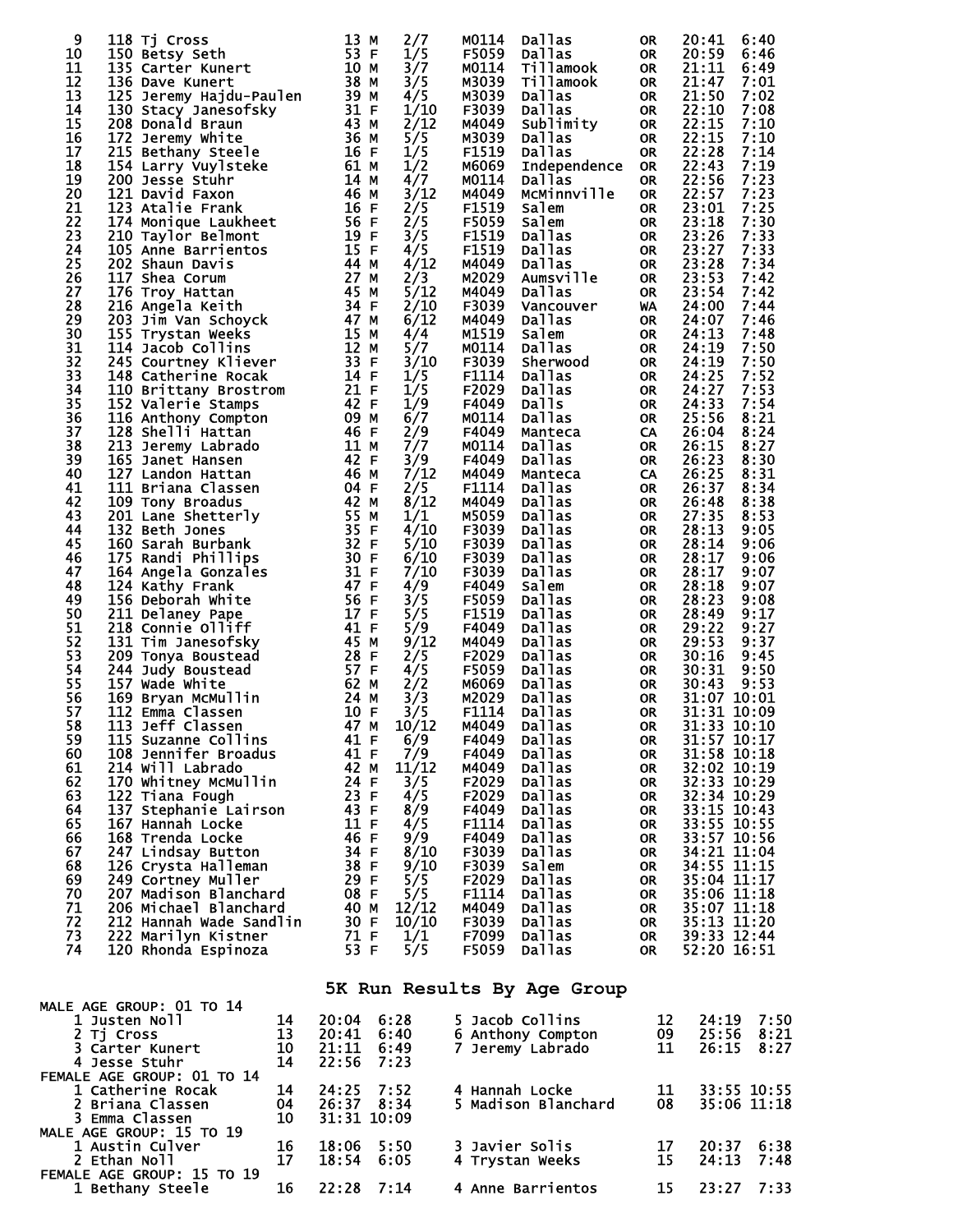| <b>2 Atalie Frank</b><br>3 Taylor Belmont | 16<br>19 | 23:01<br>23:26 | 7:25<br>7:33 |   | 5 Delaney Pape         | 17 | 28:49       | 9:17 |
|-------------------------------------------|----------|----------------|--------------|---|------------------------|----|-------------|------|
| MALE AGE GROUP: 20 TO 29                  |          |                |              |   |                        |    |             |      |
| 1 Ryan Hansen                             | 20       | 17:33          | 5:39         |   | 3 Bryan McMullin       | 24 | 31:07 10:01 |      |
| 2 Shea Corum                              | 27       | 23:53          | 7:42         |   |                        |    |             |      |
| FEMALE AGE GROUP: 20 TO 29                |          |                |              |   |                        |    |             |      |
| 1 Brittany Brostrom                       | 21       | 24:27          | 7:53         |   | 4 Tiana Fough          | 23 | 32:34 10:29 |      |
| 2 Tonya Boustead                          | 28       | 30:16          | 9:45         |   | 5 Cortney Muller       | 29 | 35:04 11:17 |      |
| 3 Whitney McMullin                        | 24       |                | 32:33 10:29  |   |                        |    |             |      |
| MALE AGE GROUP: 30 TO 39                  |          |                |              |   |                        |    |             |      |
| 1 Orion Davidson                          | 32       | 17:37          | 5:41         |   | 4 Jeremy Hajdu-Paulen  | 39 | 21:50       | 7:02 |
| 2 Aric Keith                              | 37       | 20:00          | 6:27         |   | 5 Jeremy White         | 36 | 22:15       | 7:10 |
| 3 Dave Kunert                             | 38       | 21:47          | 7:01         |   |                        |    |             |      |
| FEMALE AGE GROUP: 30 TO 39                |          |                |              |   |                        |    |             |      |
| 1 Stacy Janesofsky                        | 31       | 22:10          | 7:08         |   | 6 Randi Phillips       | 30 | 28:17       | 9:06 |
| 2 Angela Keith                            | 34       | 24:00          | 7:44         |   | 7 Angela Gonzales      | 31 | 28:17       | 9:07 |
| 3 Courtney Kliever                        | 33       | 24:19          | 7:50         |   | 8 Lindsay Button       | 34 | 34:21 11:04 |      |
| 4 Beth Jones                              | 35       | 28:13          | 9:05         |   | 9 Crysta Halleman      | 38 | 34:55 11:15 |      |
| 5 Sarah Burbank                           | 32       | 28:14          | 9:06         |   | 10 Hannah Wade Sandlin | 30 | 35:13 11:20 |      |
| MALE AGE GROUP: 40 TO 49                  |          |                |              |   |                        |    |             |      |
| 1 Mark Noll                               | 49       | 19:49          | 6:23         |   | 7 Landon Hattan        | 46 | 26:25       | 8:31 |
| 2 Donald Braun                            | 43       | 22:15          | 7:10         |   | 8 Tony Broadus         | 42 | 26:48       | 8:38 |
| 3 David Faxon                             | 46       | 22:57          | 7:23         |   | 9 Tim Janesofsky       | 45 | 29:53       | 9:37 |
| 4 Shaun Davis                             | 44       | 23:28          | 7:34         |   | 10 Jeff Classen        | 47 | 31:33 10:10 |      |
| 5 Troy Hattan                             | 45       | 23:54          | 7:42         |   | 11 Will Labrado        | 42 | 32:02 10:19 |      |
| 6 Jim Van Schoyck                         | 47       | 24:07          | 7:46         |   | 12 Michael Blanchard   | 40 | 35:07 11:18 |      |
| FEMALE AGE GROUP: 40 TO 49                |          |                |              |   |                        |    |             |      |
| 1 Valerie Stamps                          | 42       | 24:33          | 7:54         |   | 6 Suzanne Collins      | 41 | 31:57 10:17 |      |
| 2 Shelli Hattan                           | 46       | 26:04          | 8:24         | 7 | Jennifer Broadus       | 41 | 31:58 10:18 |      |
| 3 Janet Hansen                            | 42       | 26:23          | 8:30         |   | 8 Stephanie Lairson    | 43 | 33:15 10:43 |      |
| 4 Kathy Frank                             | 47       | 28:18          | 9:07         |   | 9 Trenda Locke         | 46 | 33:57 10:56 |      |
| 5 Connie Olliff                           | 41       | 29:22          | 9:27         |   |                        |    |             |      |
| MALE AGE GROUP: 50 TO 59                  |          |                |              |   |                        |    |             |      |
| 1 Lane Shetterly                          | 55       | 27:35          | 8:53         |   |                        |    |             |      |
| FEMALE AGE GROUP: 50 TO 59                |          |                |              |   |                        |    |             |      |
| 1 Betsy Seth                              | 53       | 20:59          | 6:46         |   | 4 Judy Boustead        | 57 | 30:31 9:50  |      |
| 2 Monique Laukheet                        | 56       | 23:18          | 7:30         |   | 5 Rhonda Espinoza      | 53 | 52:20 16:51 |      |
| 3 Deborah White                           | 56       | 28:23          | 9:08         |   |                        |    |             |      |
| MALE AGE GROUP: 60 TO 69                  |          |                |              |   |                        |    |             |      |
| 1 Larry Vuylsteke                         | 61       | 22:43          | 7:19         |   | 2 wade white           | 62 | 30:43       | 9:53 |
| FEMALE AGE GROUP: 70 TO 99                |          |                |              |   |                        |    |             |      |
| 1 Marilyn Kistner                         | 71       |                | 39:33 12:44  |   |                        |    |             |      |
|                                           |          |                |              |   |                        |    |             |      |

**Overall 5K Walk Results**

| Place No. | Name                                         |      | Ag S Div/Tot                                       | Div   | City          |           | St Time          | Pace |
|-----------|----------------------------------------------|------|----------------------------------------------------|-------|---------------|-----------|------------------|------|
|           |                                              |      |                                                    |       |               |           |                  |      |
|           | 235 Dillon Stuhr                             | 08 M | 1/3                                                | M0114 | <b>Dallas</b> | <b>OR</b> | 41:55 13:30      |      |
|           | 237 Sheila Stuhr                             | 38 F | 1/2                                                | F3039 | Dallas        | <b>OR</b> | 43:44 14:05      |      |
|           | 221 Shara Hursey                             | 64 F | 1/1                                                | F6069 | Falls City    | <b>OR</b> | 43:56 14:09      |      |
| 4         | 242 Ron Nicholas                             | 52 M | 1/4                                                | M5059 | Lebanon       | <b>OR</b> | 44:07 14:12      |      |
|           | 238 Kim Gumpinger                            | 50 F | $\frac{1}{3}$<br>$\frac{1}{3}$                     | F5059 | <b>Dallas</b> | <b>OR</b> | 44:58 14:29      |      |
| 6         | 239 Lynn Gumpinger                           | 11 F |                                                    | F1114 | Dallas        | <b>OR</b> | 44:59 14:29      |      |
|           | 138 Diana Leslie                             | 51 F | 2/3                                                | F5059 | Dallas        | <b>OR</b> | 47:11 15:12      |      |
| 8         | 139 Moses Leslie                             | 55 M |                                                    | M5059 | <b>Dallas</b> | <b>OR</b> | 47:12 15:12      |      |
| 9         | 243 Mike Ainisworth                          | 56 M | $2/4$<br>$3/4$<br>$1/4$<br>$3/3$<br>$1/3$<br>$2/3$ | M5059 | Monmouth      | <b>OR</b> | 47:15 15:13      |      |
| 10        | 236 Kyle Stuhr                               | 41 M |                                                    | M4049 | <b>Dallas</b> | <b>OR</b> | 47:17 15:13      |      |
| 11        | 220 Doug Trowbridge<br>219 Denise Trowbridge | 55 M |                                                    | M5059 | <b>Dallas</b> | <b>OR</b> | 51:25 16:33      |      |
| 12        |                                              | 56 F |                                                    | F5059 | <b>Dallas</b> | <b>OR</b> | 51:26 16:34      |      |
| 13        | 240 Lisa Overstreet                          | 44 F |                                                    | F4049 | <b>Dallas</b> | <b>OR</b> | 54:09 17:26      |      |
| 14        | 241 Rhonda Nicholas                          | 44 F |                                                    | F4049 | Lebanon       | <b>OR</b> | 54:09 17:26      |      |
| 15        | 224 Landon Gardner                           | 09 M | 2/3                                                | M0114 | <b>Dallas</b> | <b>OR</b> | 57:41 18:34      |      |
| 16        | 162 Julie Clark                              | 47 F | 3/3                                                | F4049 | <b>Dallas</b> | <b>OR</b> | 58:21 18:47      |      |
| 17        | 163 Robert Clark                             | 10 M |                                                    | M0114 | Dallas        | <b>OR</b> | 58:22 18:47      |      |
| 18        | 223 Justie Gardner                           | 38 F | $\frac{3}{2}$                                      | F3039 | Dallas        |           | OR 1:05:18 21:01 |      |

|           |                         |      |                                                 |       | Overall 1/2 Mile Kids Fun Run Results |           |         |                |
|-----------|-------------------------|------|-------------------------------------------------|-------|---------------------------------------|-----------|---------|----------------|
| Place No. | Name                    |      | Ag S Div/Tot Div City                           |       |                                       |           | St Time | Pace           |
|           |                         |      |                                                 |       |                                       |           |         |                |
|           | 147 Bekah Rocak         | 10 F | 1/10                                            | F1114 | <b>Dallas</b>                         | <b>OR</b> |         | $5:43$ 11:25   |
|           | 181 Cambrie Rickard     | 08 F | 2/10                                            | F1114 | Rosewood                              | WA        |         | $5:52$ 11:44   |
|           | 185 Joshua Sneeuwjagt   | 07 M | 1/9                                             | M0114 | Dallas                                | <b>OR</b> |         | $6:05$ 12:10   |
|           | 129 Finn Janesofsky     | 07 M | 2/9                                             | M0114 | <b>Dallas</b>                         | <b>OR</b> |         | $6:09$ 12:18   |
|           | 184 Takoda Wheeler      | 08 M | 3/9                                             | M0114 | salem                                 | <b>OR</b> |         | $6:24$ 12:47   |
| 6         | 182 Braxton Rickard     | 10 M | $\frac{4}{9}$<br>$\frac{5}{9}$<br>$\frac{6}{9}$ | M0114 | Rosewood                              | WA        |         | $6:52$ 13:44   |
|           | 183 Maximus Rickard     | 07 M |                                                 | M0114 | Rosewood                              | WA        |         | $7:07$ 14:13   |
| 8         | 246 Liam Kliever        | 05 M |                                                 | M0114 | Warrenton                             | <b>OR</b> |         | $7:36$ $15:11$ |
| 9         | 173 Isabella Blanchard  | 05 F | 3/10                                            | F1114 | <b>Dallas</b>                         | <b>OR</b> |         | $7:41$ 15:22   |
| 10        | 186 Jonathon Sneeuwjagt | 07 M | 7/9                                             | M0114 | <b>Dallas</b>                         | <b>OR</b> |         | $7:47$ 15:34   |